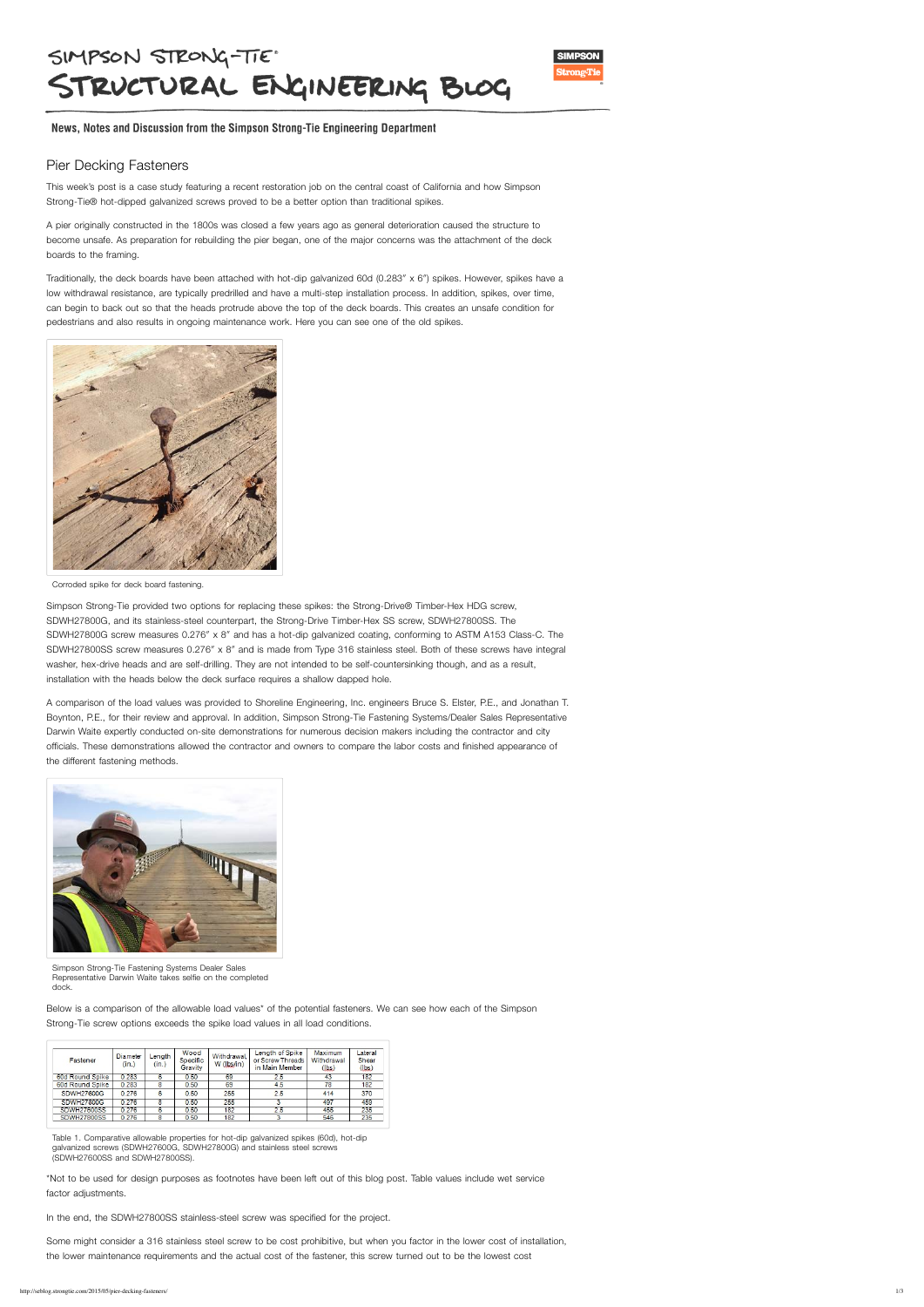alternate. In addition, it provided better withdrawal and lateral load values than the spikes.

The Strong-Drive Timber-Hex SS screws made it possible to complete the deck restoration on time and on budget. Perhaps just as importantly, the pier looks beautiful and should last for many years to come.

Let us know if the comments below if you have any questions about specifying these fasteners for securing decks, docks, pilings and other heavy-duty, coastal applications.



As always, call our Engineering Department if you have any questions.

Have you used the SDWH27800SS screw for a project? Tell us about in the comments below.



This picture shows the deck fastening in progress. The screws are set and ready for driving with screw-driving tools.